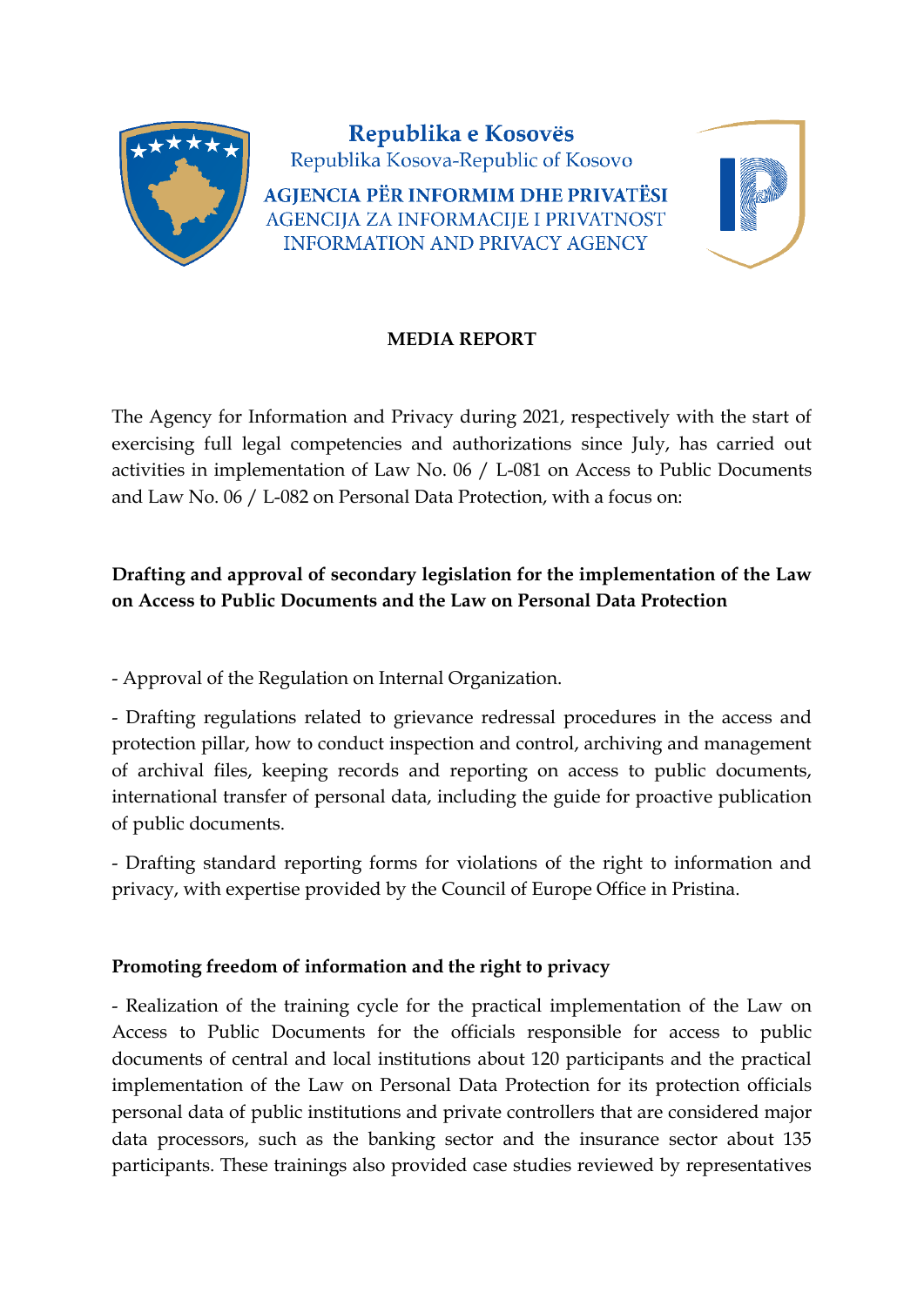of civil society and the journalism community and were supported by the German organization GIZ.

- Implementation of the project to mark the International Day for Access to Universal Information, followed by informational and promotional activities throughout the week in the seven largest municipalities of Kosovo, which have included:

- statistical research with citizens of seven regions for their knowledge of their right of access to public documents;
- a roundtable discussion with guests from Public Institutions, civil society, journalism and international organizations;
- promotion of the right of access and direct notification of citizens on the procedures for exercising their right of access to public documents, through appearances on television shows.

- Conducting five regional workshops in the field of personal data protection with public officials of Kosovo municipalities from the Department of Education, Health, Cadastre and Human Resources. These workshops, which provided information on the practical implementation of the Law on Personal Data Protection for about 80 municipal officials, were conducted with the support of the OSCE.

## **Overseeing the implementation of the law on access to public documents**

During this period, 137 (one hundred and thirty seven) complaints were received in AIP, 110 one hundred and ten) of them were closed within the legal deadlines, while 27 (twenty seven) are in the review procedure.

Also, 31 (thirty one) legal advice on the implementation of the Law on Access to Public Documents was provided.

## **Overseeing the implementation of the law on personal data protection**

In the field of data protection, AIP has overseen the implementation of the law on personal data protection through the review of complaints and requests addressed by citizens, public institutions and the private sector, as due to limited capacity has not realized ex officio inspections.